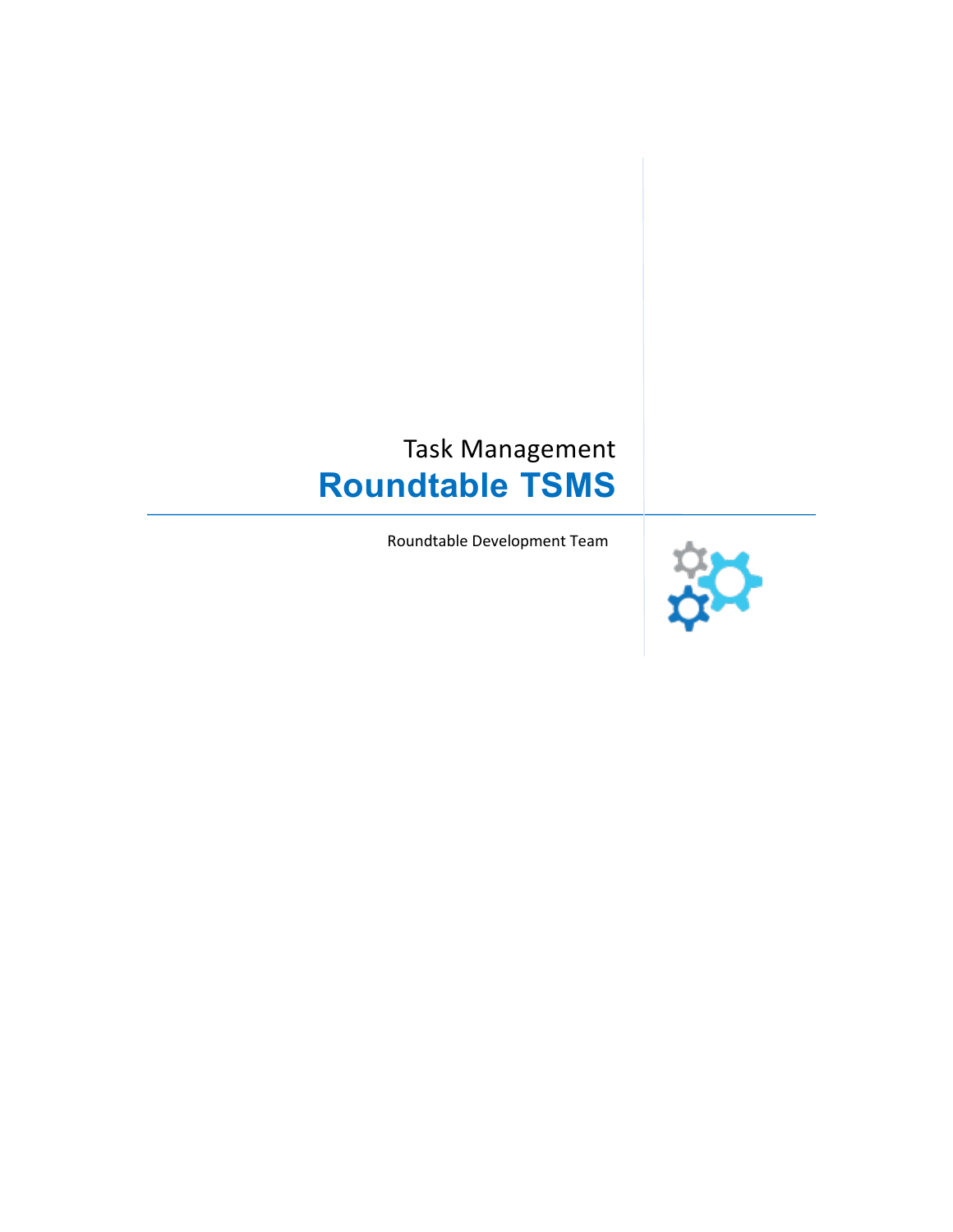# **Table of Contents**

| $\mathbf{1}$   |     |  |  |
|----------------|-----|--|--|
| $\overline{2}$ |     |  |  |
|                | 2.1 |  |  |
|                | 2.2 |  |  |
| 3              |     |  |  |
|                | 3.1 |  |  |
| 4              |     |  |  |
|                | 4.1 |  |  |
|                | 4.2 |  |  |
|                | 4.3 |  |  |
|                | 4.4 |  |  |
| 5              |     |  |  |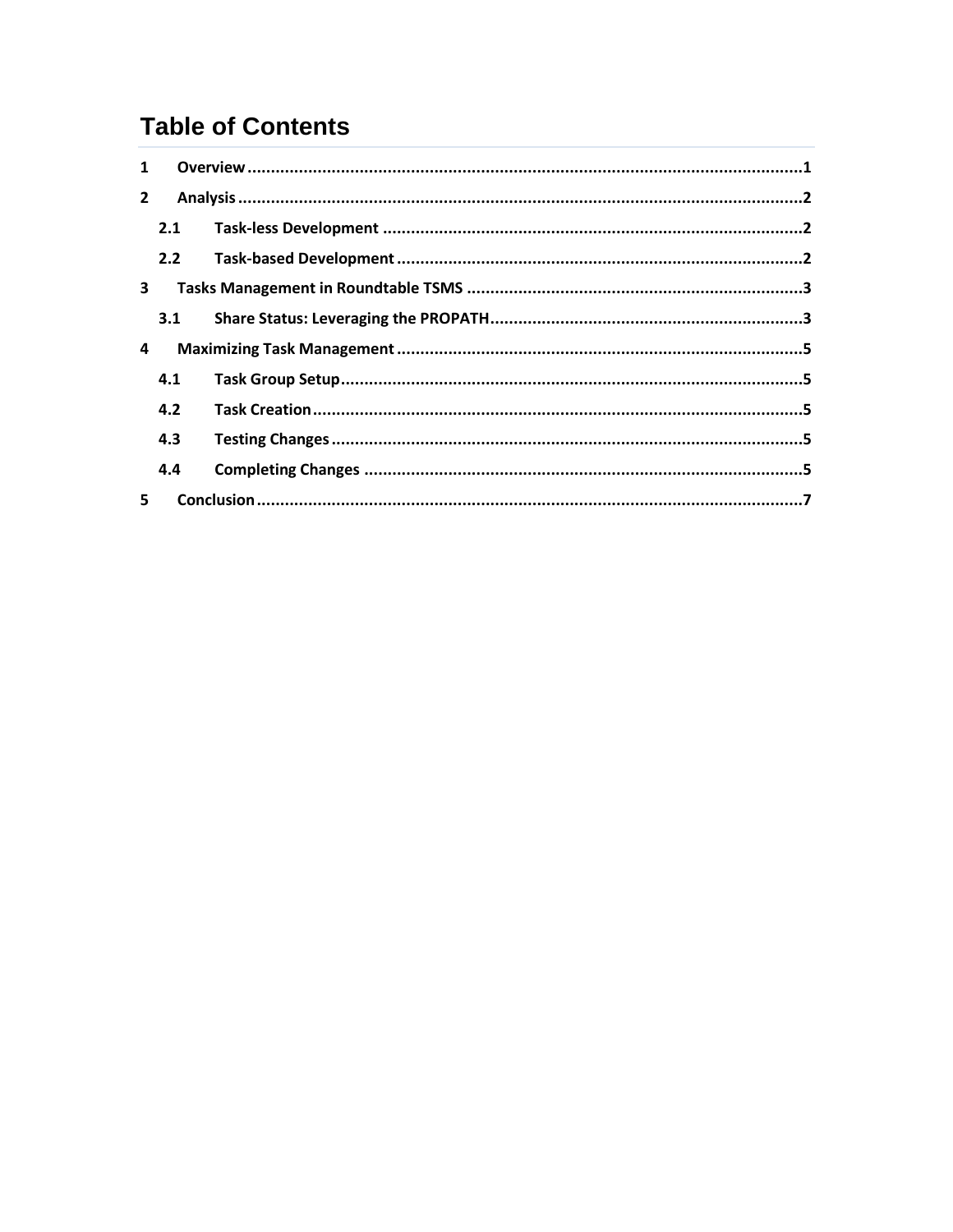# <span id="page-2-0"></span>**1 Overview**

Managing a set of changes through the life cycle often poses a challenge to all members of a software development team. Software modifications to fulfill a change request, for example, must be identified, coded, tested, and then delivered to the end user(s). With most version control tools, promotion of changes through the development life cycle depends upon workflow systems superimposed upon the basic structures through policies practiced by the development staff, rather than constructed within the repository data itself.

Without the benefit of change identification and life cycle promotion flows within the code repository data, development shops are burdened with the extra effort of managing the identity and movement of related changes using external methods. To the degree that a change management tool can identify a set of changes throughout the development life cycle, and assist with the movement of those changes, a development team's productivity can be increased.

This white paper explains the benefits of task management, and how these features, as implemented in Roundtable TSMS, can be utilized to effectively manage the development, testing and promotion of software changes through the development life cycle.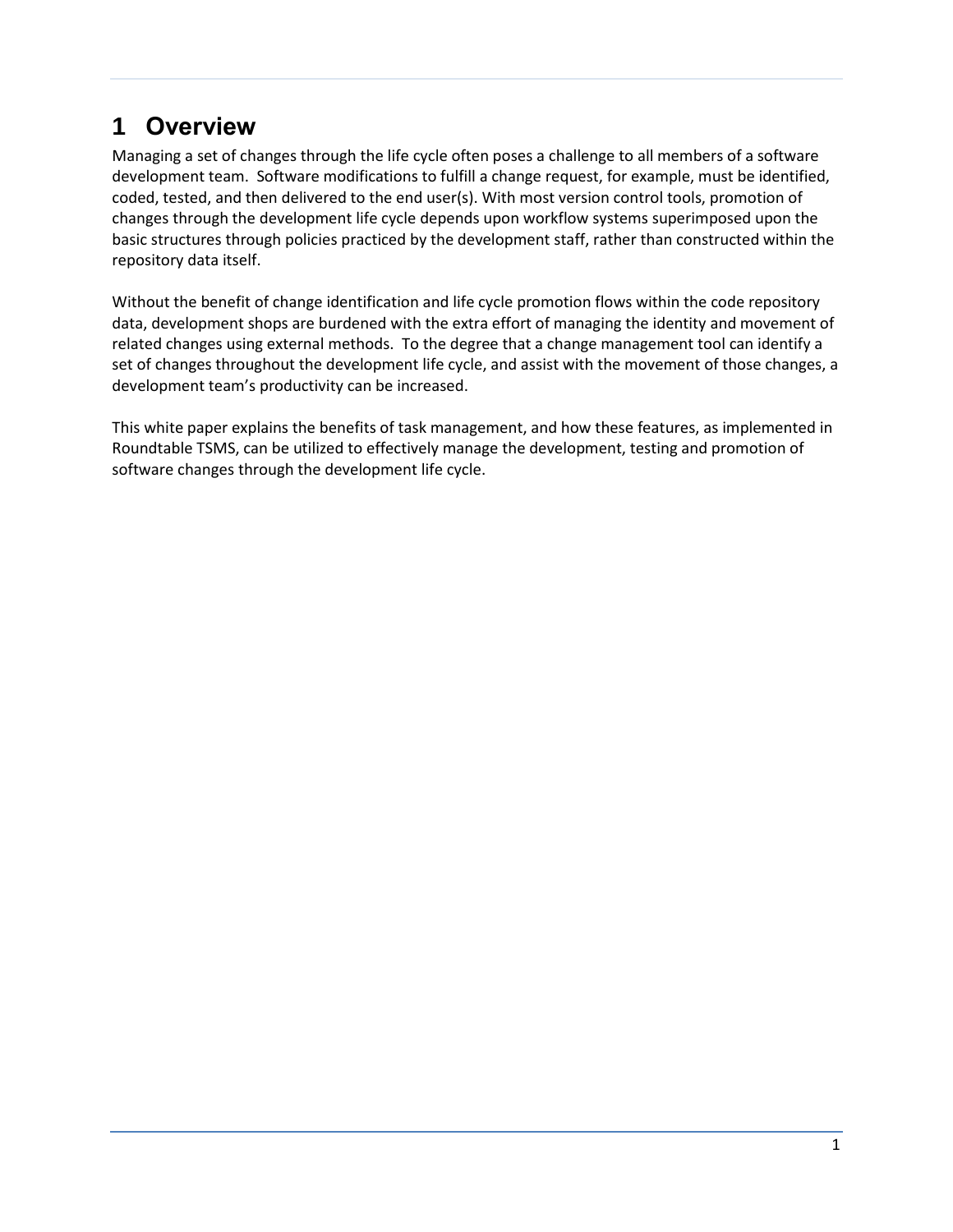# <span id="page-3-0"></span>**2 Analysis**

### <span id="page-3-1"></span>**2.1 Task-less Development**

Before understanding the characteristics and benefits of task management, it is important to see the need for such a feature in a change management tool.

In the typical version control environment, a programmer makes changes in his or her own copy of the application. In order to make these changes available to a quality assurance (QA) team for testing, the programmer must commit the changes to the version control repository – perhaps in a branch created for the purpose of isolating these changes. With tools such as CVS or Subversion, each commitment of changes increments the revision of the code repository. In order to test the changes, each QA team member must then update their own copy of the application from the branch, based upon the particular version of the repository. The QA team members must depend upon commit notes entered by the programmer, or direct communication from the programmer in order to identify the revision level from which to populate their individual work environments.

Should a change fail testing, the programmer will have to commit corrections under another revision number, and the QA team members, again, will need to update their environments with the latest changes. This process is repeated as many times as necessary for all the changes to pass the testing phase.

#### <span id="page-3-2"></span>**2.2 Task-based Development**

To prevent the cycle of developers making changes, committing those changes to the code repository, and then QA team members pulling down updates, and having to repeat that cycle if any one of the changes fails testing, a software development management system should provide the following features:

- **Change promotion without Commitment** Changes can be promoted to a test environment without first being committed to the repository. This allows re-work on a set of changes until the changes pass appropriate testing. Changes can be both promoted and retracted without changing the revision level of the repository until the changes are accepted.
- **Persistent Label and Comments** A set of changes made to satisfy a particular requirement should have a permanent label and comments, so that development staff can understand what changes were made, and why they were made, throughout the development lifecycle. Regardless of which branch or release the changes are incorporated in, developers, testers, and mangers can quickly identify the requirement prompting the change – even if only one resource from the set of related changes is incorporated into a particular configuration. With proper comments attached to the change set, QA team members know what to test, and can more easily troubleshoot defects in software releases.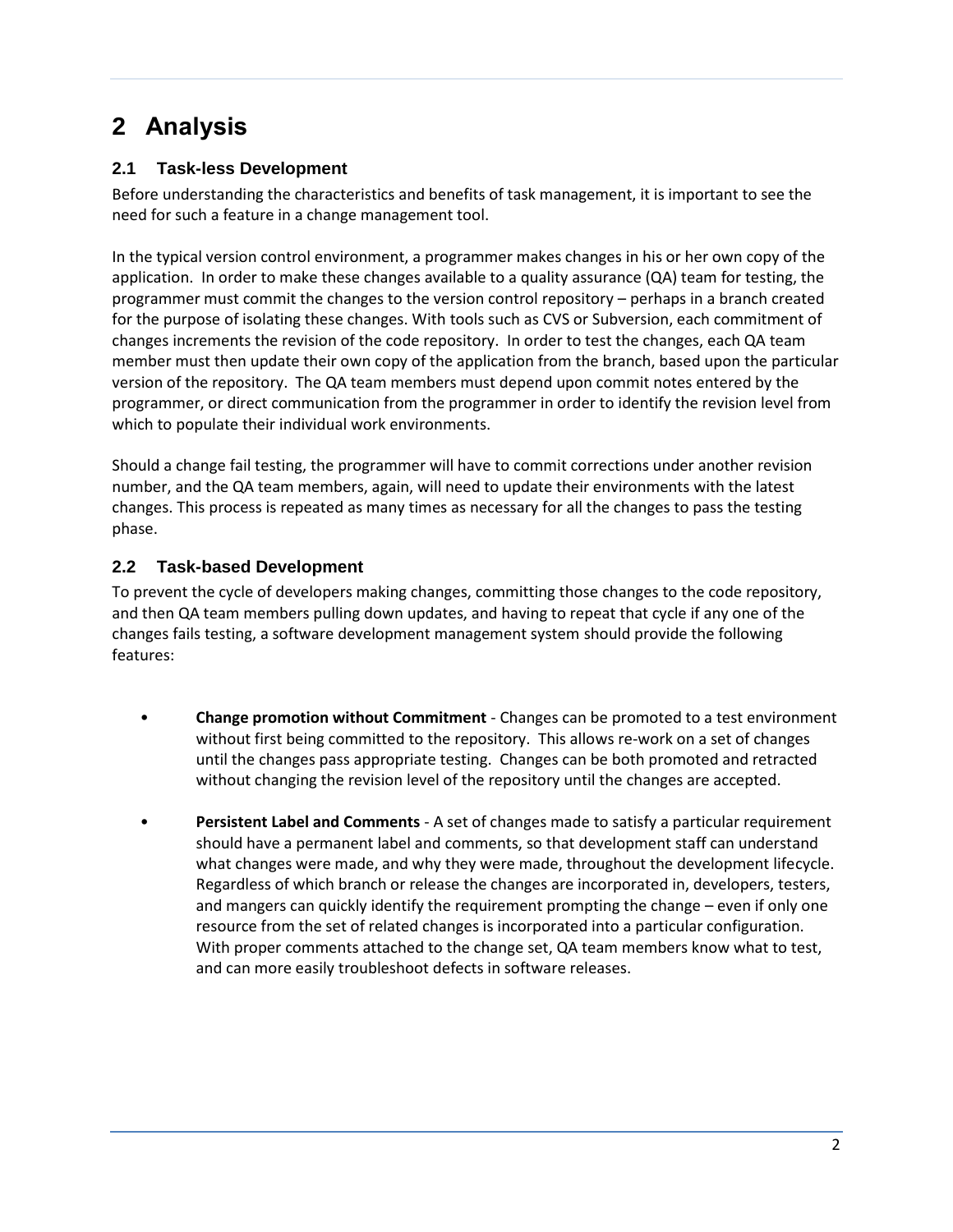# <span id="page-4-0"></span>**3 Tasks Management in Roundtable TSMS**

Roundtable TSMS (Total Software Management System) provides all of the features described in the previous section. A Roundtable Task defines a unit of work to be done in a Configuration (of the application). Application resources are created and modified under an active Task.

The benefits of Tasks in Roundtable are that they:

- Help developers and testers audit work done in logical units.
- Facilitate check-in of many changes at once.
- Give managers access to important information about the work being performed in the Configuration.
- Allow programmers and managers to quickly see what others are doing in the Configuration.

The following attributes make up a Task in Roundtable:

- **Workspace** Workspace in which the Task resides
- **Summary** High-level description of the Task
- **Manager** The designated Task manager
- **Programmer** One or more programmers assigned to the Task
- **User Ref** Optional reference to an external entity, such a change request identifier.
- **Status** The Task status. Either Work in Process(W) or Complete(C)
- **Completed** The date the Task was completed
- **Share Status** Default Share Status of Objects checked-out to this Task. More on this below
- **Directory**  Full path to a Task folder. This must be filled in when a Share Status other than 'Central' is chosen for the Task. More on this below
- **Description** Detailed description of the work to be performed in the Task.

#### <span id="page-4-1"></span>**3.1 Share Status: Leveraging the PROPATH**

A beneficial feature of both the OpenEdge compile and runtime environments is the session PROPATH. Since the search order for referenced resources can be programmatically manipulated at runtime, Roundtable can take advantage of this feature to facilitate Task management.

The utilization of the OpenEdge PROPATH is at the heart of Roundtable's Share Status. The Share Status of a resource determines where the changes to that resource are physically located and, consequently, to which team members they are available.

There are four Share Statuses:

- **Central** Changes to the resource are saved in the Configuration folder. When a configuration is selected in Roundtable, the Configuration path is first in the PROPATH – the default PROPATH for Roundtable users.
- **Task** Changes to the resource are saved in the folder identified for the Task. This is often a folder on the programmer's local PC. When the Task is selected, the Task's path is first in the PROPATH.
- **Group** Changes to the resource are saved in the folder identified for the Task, but the programmer can copy the changes to a "Group" folder using an 'Update Group/Public Source' option. A Task may belong to a Task Group, which is an association of one or more Tasks with a particular folder. The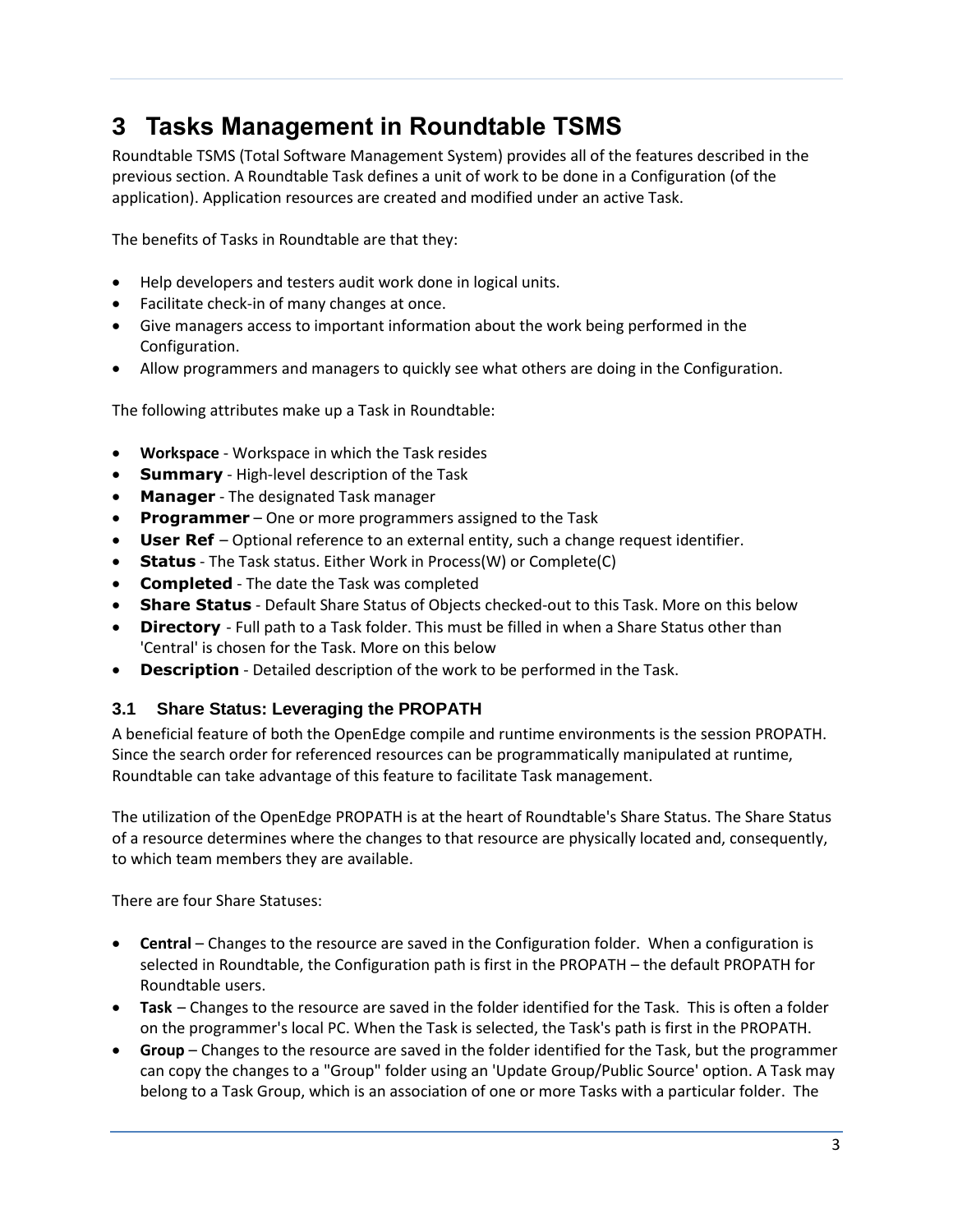Group folder allows testers to test changes contributed from one or more Tasks, by placing the Group folder first in the PROPATH.

 **Public** - Changes to the resource are saved in the folder identified for the Task, but the programmer can copy the changes to the Configuration folder using an 'Update Group/Public Source' option.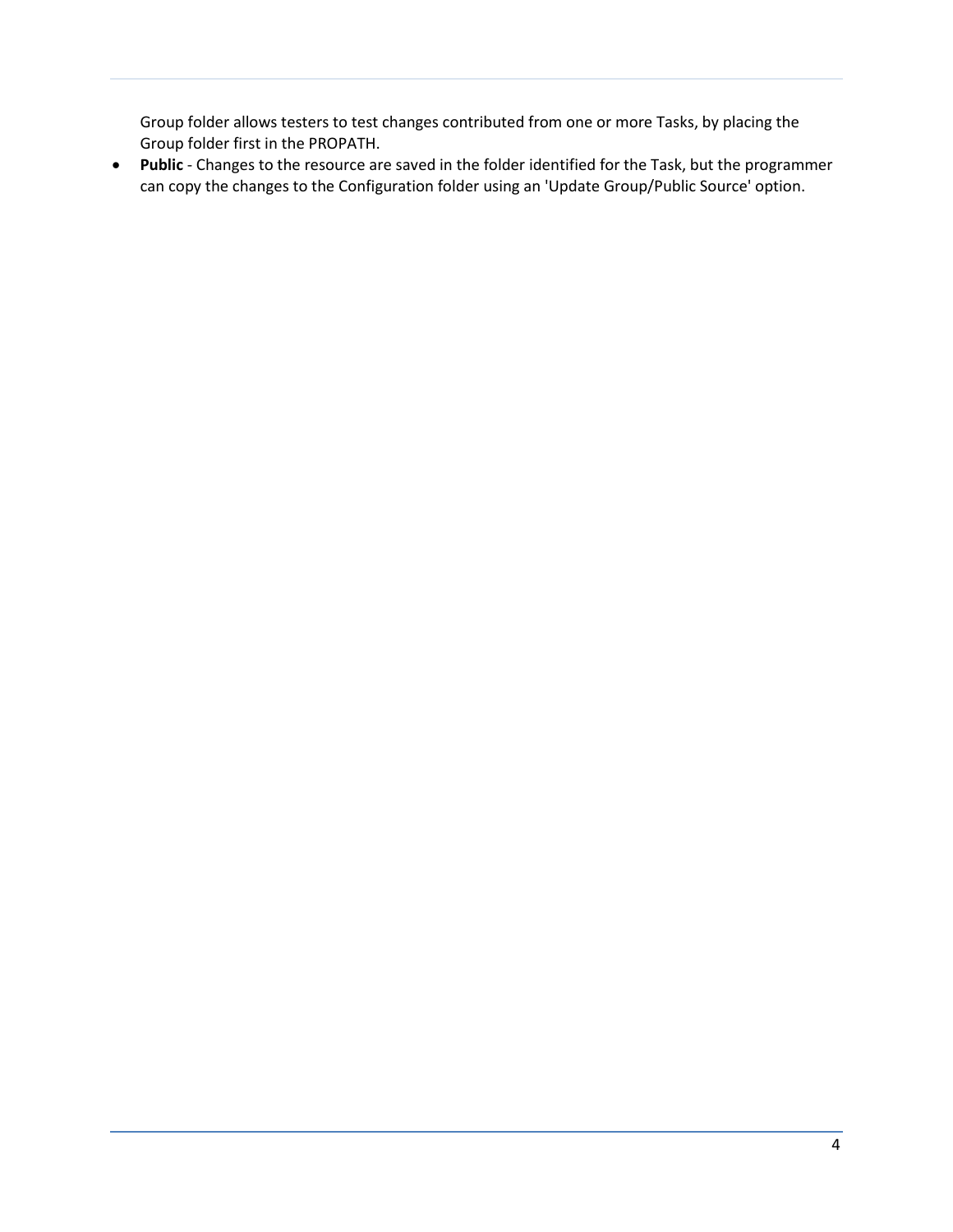## <span id="page-6-0"></span>**4 Maximizing Task Management**

The following paragraphs illustrate one method of utilizing Roundtable's Task Management features. This method is neither specifically prescribed nor required, but demonstrates advantages of the features.

### <span id="page-6-1"></span>**4.1 Task Group Setup**

In order to facilitate the setup of testing environments, project managers can create a permanent Task Group in the Configuration to be tested. The folder for the Task Group should be a network shared folder, accessible to the Configuration programmers, and all members of the appropriate QA team.

With the Task Group in place, testers can have a shortcut to launch their application that has the Task Group path at the front of the PROPATH, followed by the Configuration path. This will allow the same shortcut to be used for all testing, as Tasks are added and removed from the Task Group.

### <span id="page-6-2"></span>**4.2 Task Creation**

Roundtable requires that an active Task be selected for any changes to be made to a Configuration. The manager or programmer creating Tasks in the Configuration should add the Task to the Task Group described above. The Task should be created with a Share Status of "Task", which means that as resources are checked-out by the programmer(s), the editable source will be placed in the Task folder defined for the Task. The Task folder can be a folder on the programmer's local PC (more typical) or a network share that is more likely to be backed-up on a daily basis.

### <span id="page-6-3"></span>**4.3 Testing Changes**

When a programmer is ready for his or her changes to be tested, the changes do not have to be committed to the repository. By changing the Share Status of the Task resources to "Group", the changes will be copied to the Task Group folder. Once there, testers can simply launch their shortcuts with the appropriate PROPATH to test the changes against the Configuration.

Furthermore, if the testers have access to the Task data (which they do through Roundtable) they can quickly access the programmer's notes for both the Task and the individual resource versions, so that they will know what tests need to be done. The Task manager may even create a test plan under the Task (which can be for internal use only by marking it a non-deployed object in Roundtable).

If any of the changes do not pass testing, the programmer can simply change the Share Status of those resources back to "Task". They will be automatically removed from the Task Group directory, and the programmer will again be making changes isolated from other team members, until they are ready for another round of testing. This cycle can repeat as often as necessary. During this phase, the programmer never has to commit changes to the repository, and the testers need to do nothing to update their test environments.

### <span id="page-6-4"></span>**4.4 Completing Changes**

When the changes have been approved by the QA team, the programmer or Task Manager changes the Share Status of all resources to "Central" causing them to be moved to the Configuration folder. The Task manager then removes the Task assignment from the Task Group, reviews and completes the Task (causing changes to be committed to the repository).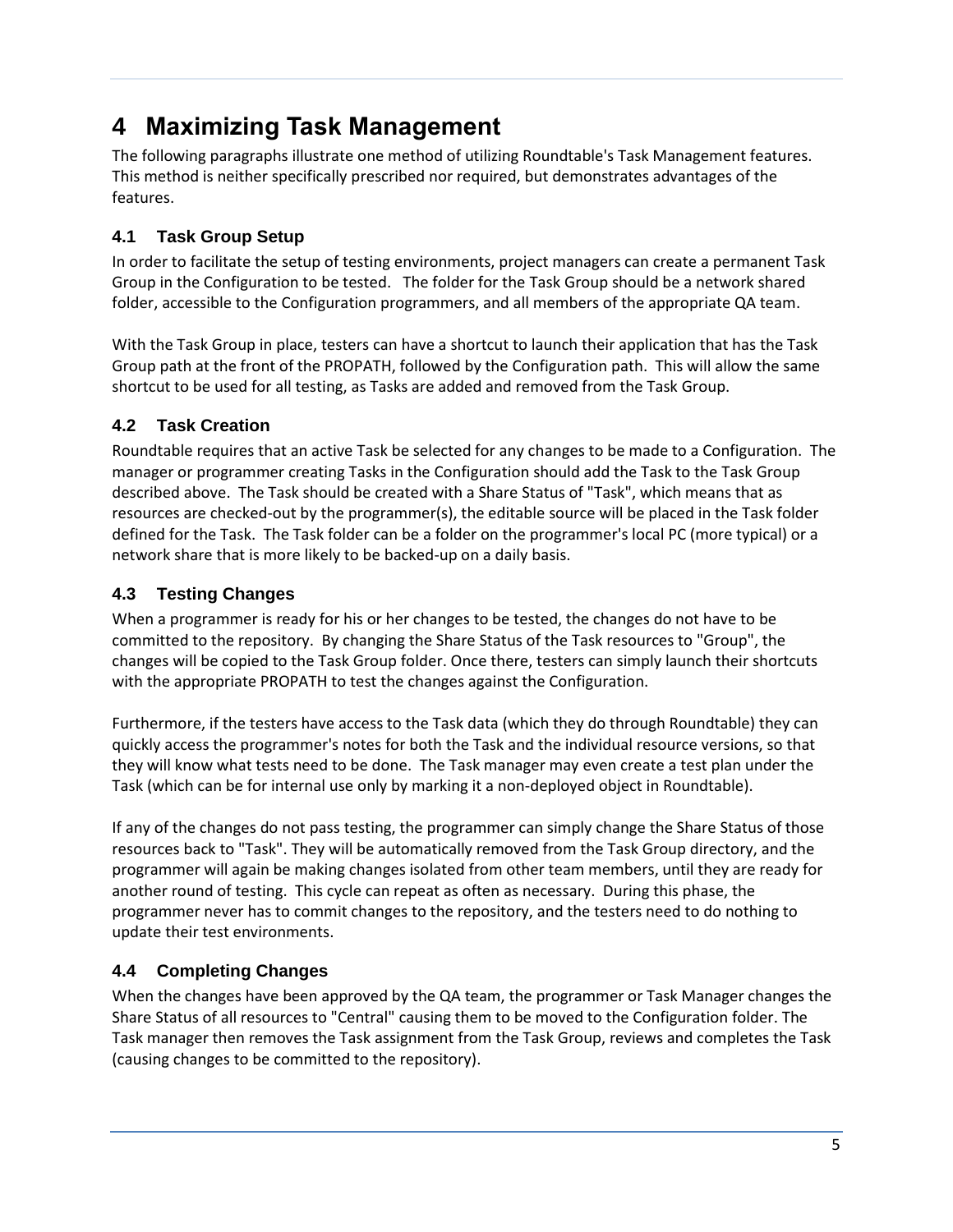No matter how many changes were necessary to the resources under the Task, the versions created under the Task are forever associated with the Task – allowing the changes to be easily identified, and even promoted through the life cycle (using Roundtable's Import feature, filtered by Task).